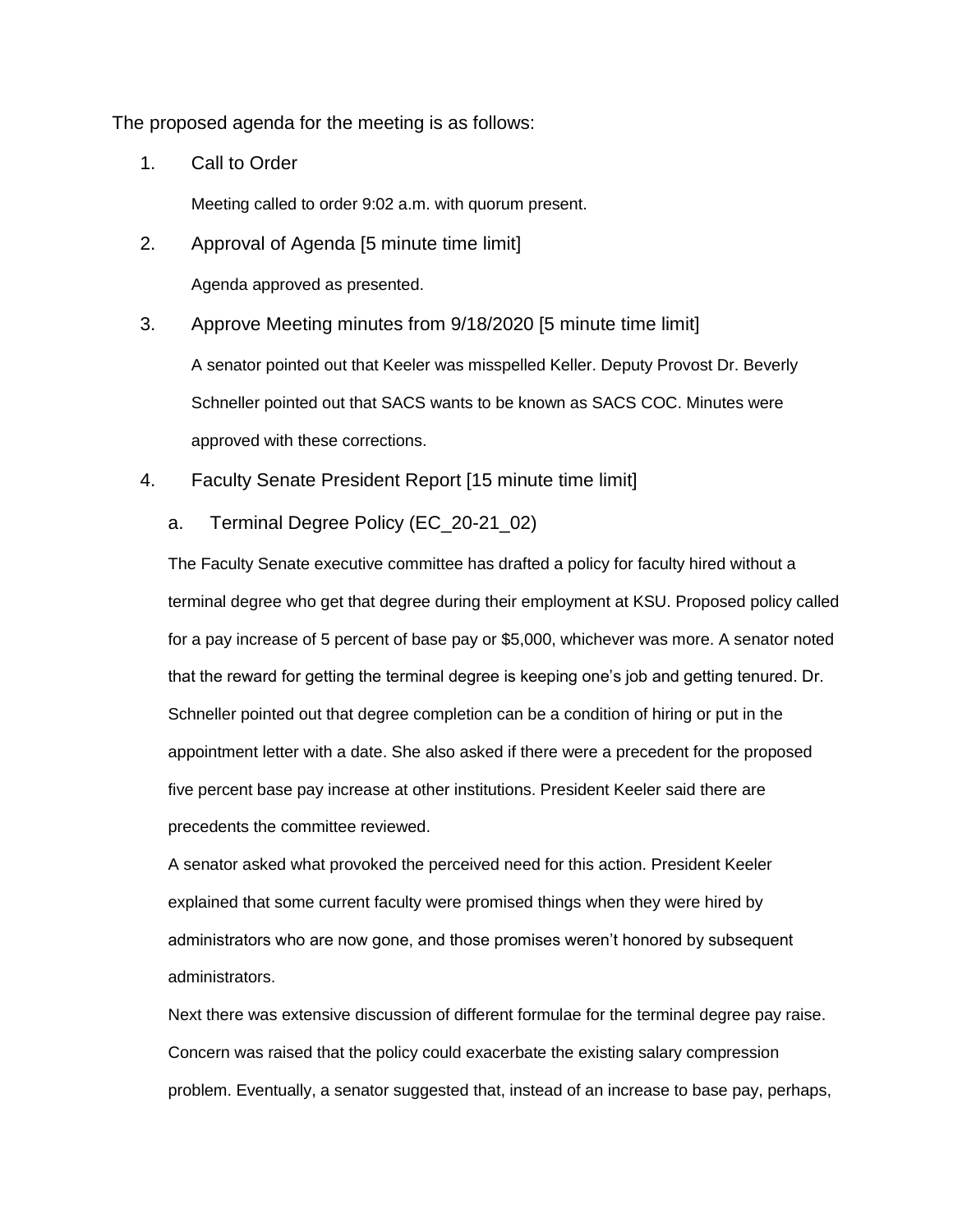upon completion of the terminal degree, a faculty member should be given a one-time stipend. President Keeler suggested that the stipend could be set at five percent of median base pay for assistant professors (the median of all people in that rank at KSU in all colleges, schools and divisions).

Generally positive reaction was expressed by senators, and President Keeler said he would table the motion, edit it based on the ideas just expressed and bring it back in the future.

#### b. Spring Academic Calendar

President Keeler said that he had not seen a Spring 2021 calendar from the provost, and Dr. Schneller said she had not either. However, Dr. Tierra Freeman Taylor said she did have one, and forwarded it to President Keeler. This calendar showed classes beginning January 19 and commencement scheduled for May 7. It still has Presidents' Day and Good Friday as holidays. Wintermester remains the same as in past years.

Discussion from senators focused on the problem of the Presidents' Day holiday working against our need to keep students from traveling and risking spread of the coronavirus. Senators also pointed out that the calendar created a gap between the end of Wintermester and the start of Spring semester, which would also needlessly force students to leave campus and return. President Keeler said he would take up both of these issues with the provost.

# 5. Updates from Academic Affairs and Assessment/IE activities [10 minute time limit]

### a. COPLAC update

Dr. Schneller reported that the Council of Public Liberal Arts Colleges (COPLAC) virtual site visit happened last Friday. The purpose was for COPLAC visitors to see how KSU could contribute to COPLAC. The visit and the briefing that followed went well. We should be getting a decision on our membership within two weeks. Benefit of COPLAC membership for KSU would be a new group of like-minded institutions to serve as peers for benchmarking as well as scholarship and publication opportunities for our students. There is also a COPLAC online consortium that would allow KSU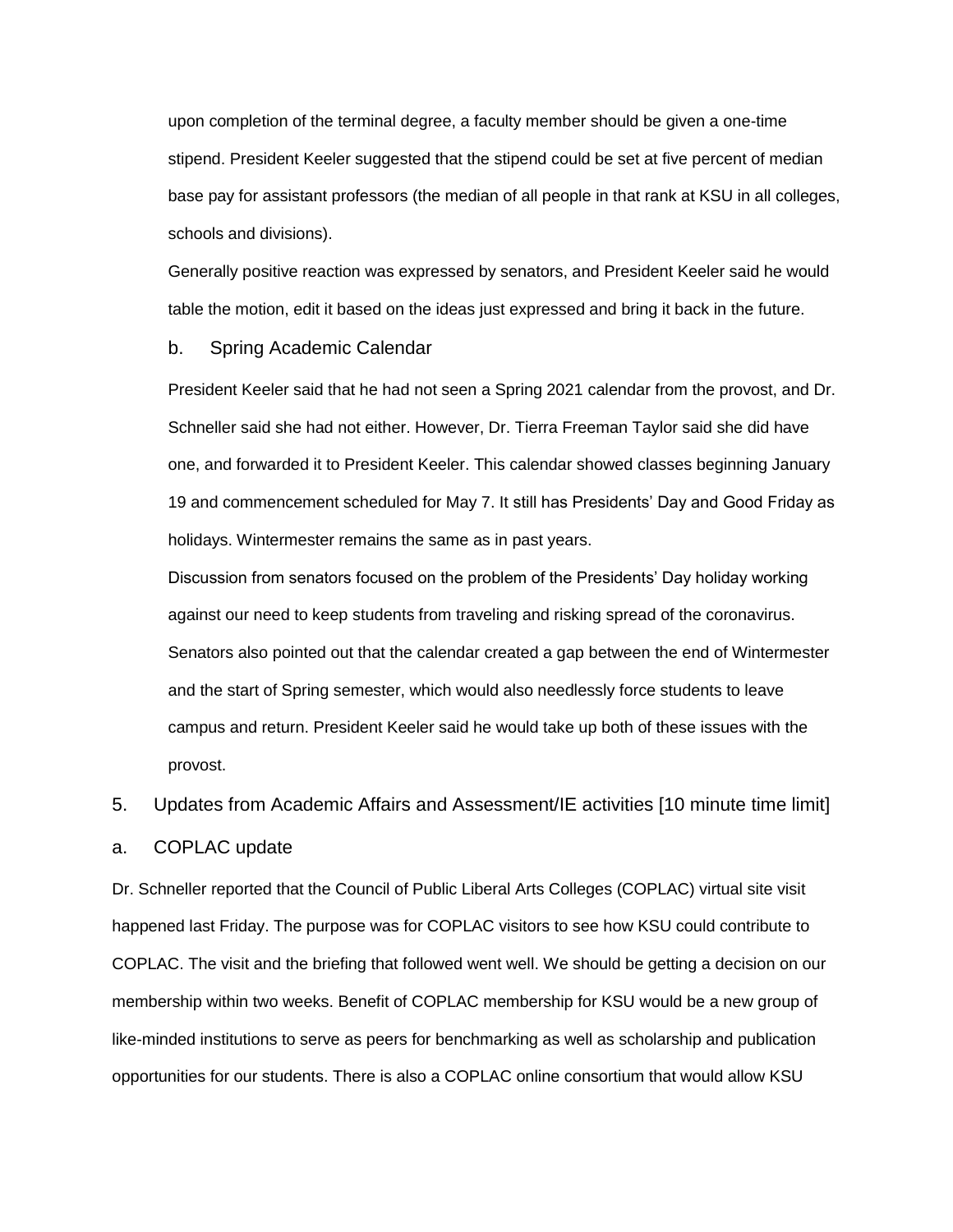students to take courses at other member schools and to study abroad through the programs at other COPLAC institutions.

#### 5. Academic Policy Committee report [15 minute time limit

Chairman Gyawali reported that, at its last meeting, APC reviewed a document on faculty teaching internationally and in domestic exchange programs. The committee is collecting input from KSU faculty who currently work with international exchange programs. The committee is also collecting data for a possible resolution on implementing pass/fail again for the Fall 2020 semester. APC found that, in Spring 2020, 268 students used the pass/fail option. APC will have a resolution on this soon after further consultation with Academic Affairs and others. APC is also looking at the question of whether we should resume student evaluations of faculty this semester. Committee is looking at what other institutions are doing about this. For both of these issues, the question is how much are well still in an emergency situation.

Regarding the Academic Integrity statement, Chair Gyawali reported that Dr. Schneller said that this issue was already covered by the human resources employee handbook and might not be needed in the Faculty Handbook.

### 6. Curriculum Committee report [15 minute time limit]

Chair Wang reported that the committee had some discussion about Faculty Senate forms and which curriculum forms needed a Dean's signature. Also, there was some concern on the committee about using Microsoft Teams for discussion since it keeps a permanent record. The curriculum committee also brought the following action items:

### a. SPE to COM prefix proposal

A proposal to change the prefix on all speech (SPE) courses to COM, for communication. Dr. David Shabazz, chair of the division housing the current speech program told the senators that this change would bring us into line with the other state universities and community colleges. This was approved unanimously.

b. COM 233 Course Proposal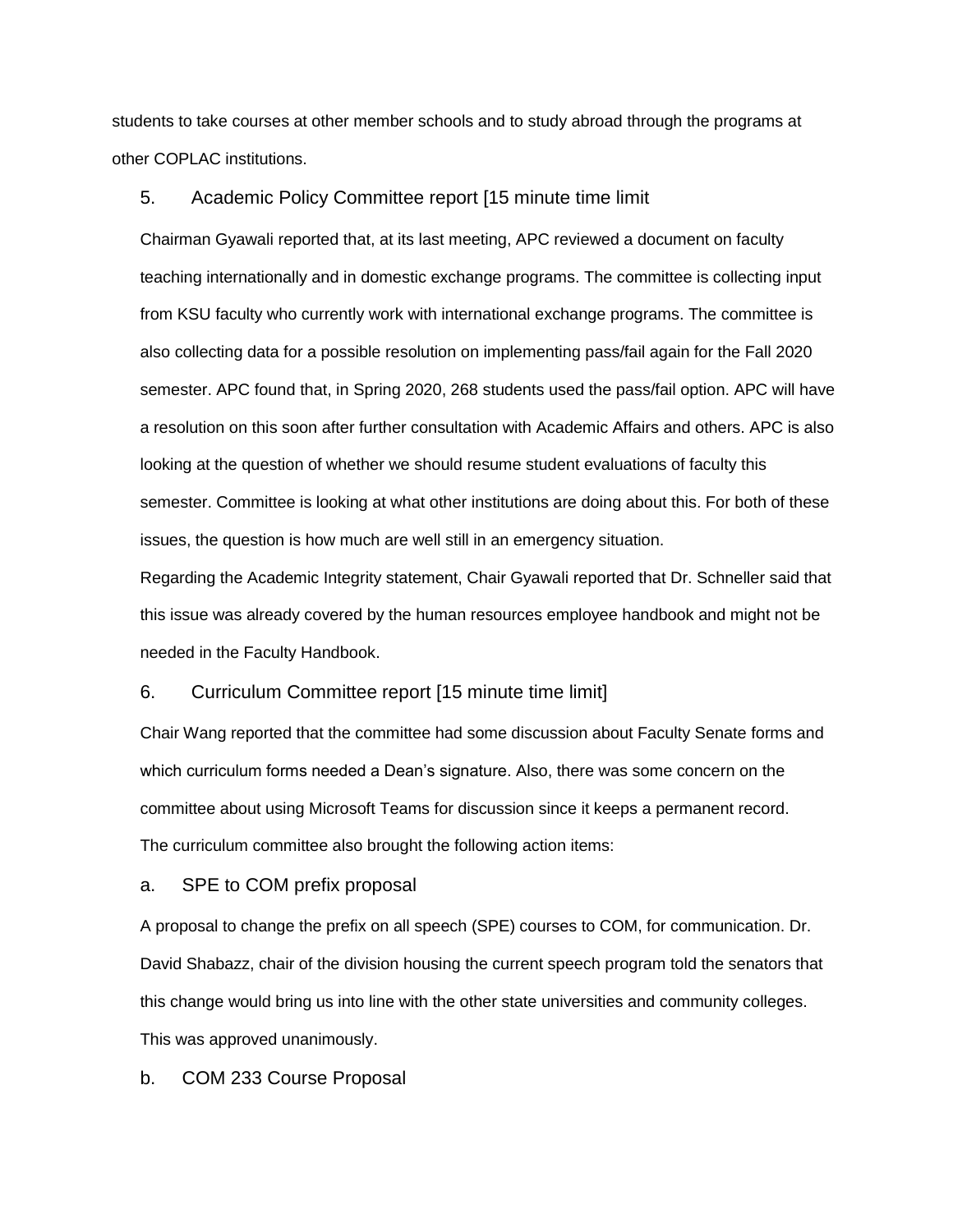This proposal for a new course, African American Rhetoric, arose from moves to revitalize the Africana Studies program. It was also approved unanimously.

#### 7. Professional Concerns Committee report [10 minute time limit]

According to Chair Valentine, at its last meeting, PCC discussed a possible policy for selection of deans and chairs. Work on a salary compression resolution was postponed by the arrival of new information from Academic Affairs. There was also discussion of the financial incentive for terminal degree attainment that was discussed today during the President's Report.

#### 8. Budget and Academic Support Committee report [10 minute time limit]

Chair Novelo reported that BASC discussed the issue of textbook availability for students with an Incomplete. Dr. Kashan is collecting input and drafting a policy on this.

The question of a KSU chapter of AAUP discussed at a previous BASC meeting has been reassigned to PCC.

The committee also raised concerns about student access to technology in the current situation. Dr. Schneller spoke up to encourage all faculty to identify students who might have this problem, especially those who will have problems after campus closes November 20 so that the university will know how many students will be needing laptops and/or hot spots. She said that about a month in advance notice was needed for this. She also noted that there have been some recent connectivity problems in dorms related to utility work taking place on campus.

Regarding salary issues, both compression and cost-of-living--PCC and BASC will be holding a joint meeting to put together ideas on these issues.

9. Faculty ombudsman report [5 minute time limit]

Ombudsman Reilly was not present. He sent word for faculty to email him anytime with any problems.

10. Other Business [10 minute time limit]

Dr. Gyawali announced that he needed student applicants for a grant program in his area and asked all faculty to spread the word.